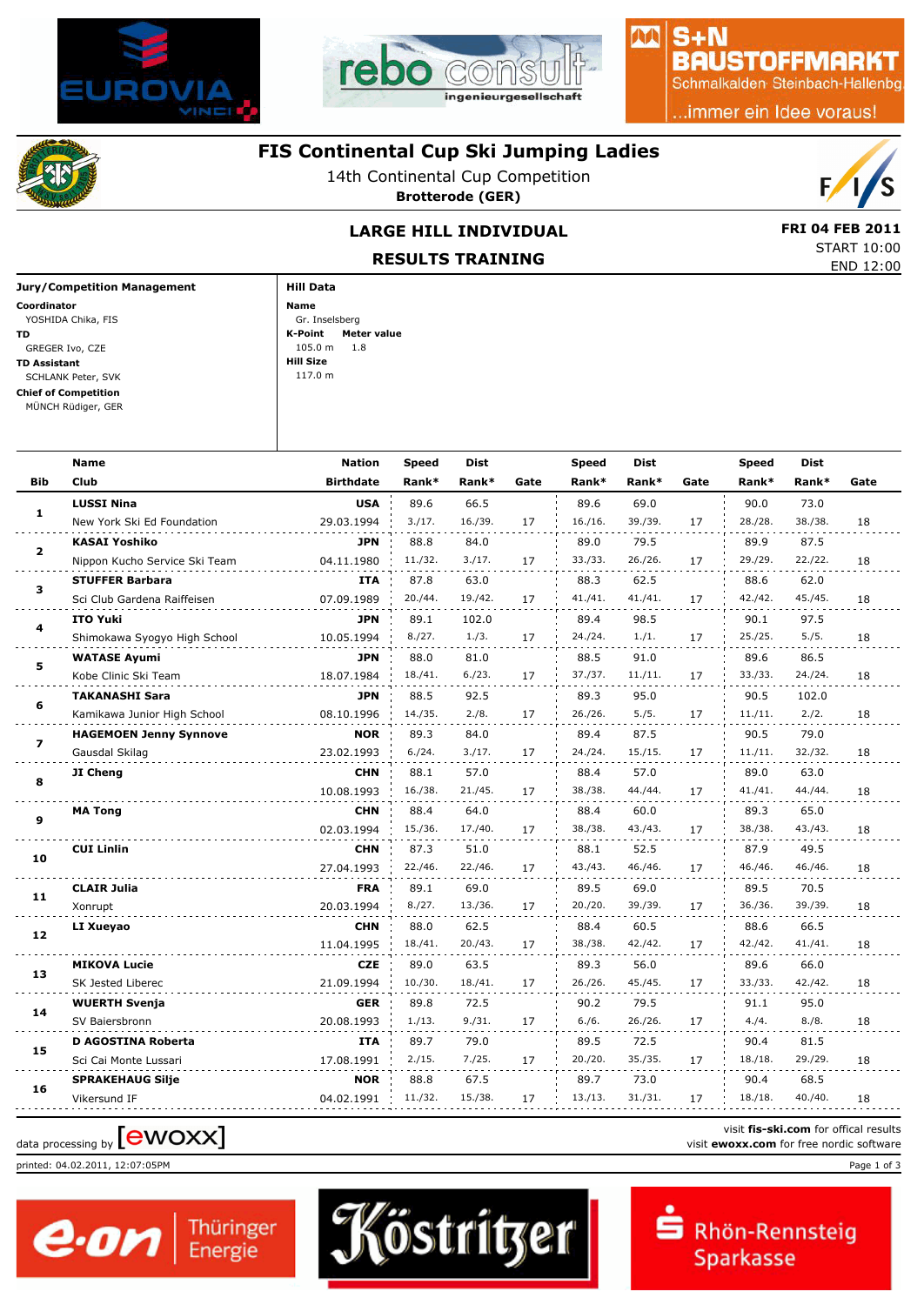



#### $S + N$ M **BAUSTOFFMARKT**

Schmalkalden Steinbach-Hallenbg

### .immer ein Idee voraus!

|            | Name                        | <b>Nation</b>    | Speed   | Dist    |      | Speed   | <b>Dist</b> |      | Speed   | <b>Dist</b> |      |
|------------|-----------------------------|------------------|---------|---------|------|---------|-------------|------|---------|-------------|------|
| <b>Bib</b> | Club                        | <b>Birthdate</b> | Rank*   | Rank*   | Gate | Rank*   | Rank*       | Gate | Rank*   | Rank*       | Gate |
|            | <b>WINDMUELLER Bigna</b>    | <b>SUI</b>       | 88.1    | 83.5    |      | 88.2    | 73.0        |      | 89.1    | 80.5        |      |
| 17         | SSC Toggenburg              | 27.02.1991       | 16./38. | 5./19.  | 17   | 42./42. | 31./31.     | 17   | 39./39. | 30./30.     | 18   |
|            | <b>STRAUB Ramona</b>        | <b>GER</b>       | 89.6    | 71.5    |      | 89.5    | 82.0        |      | 90.5    | 83.0        |      |
| 18         | SC Langenordnach            | 19.09.1993       | 3./17.  | 11./33. | 17   | 20./20. | 21./21.     | 17   | 11./11. | 27./27.     | 18   |
|            | <b>ROIDER Cornelia</b>      | <b>AUT</b>       | 87.7    | 75.5    |      | 87.8    | 73.0        |      | 88.6    | 74.5        |      |
| 19         | SC Seekirchen               | 09.07.1994       | 21./45. | 8./29.  | 17   | 45./45. | 31./31.     | 17   | 42./42. | 37./37.     | 18   |
|            | <b>KEIL Katharina</b>       | <b>AUT</b>       | 88.7    | 69.0    |      | 88.7    | 73.0        |      | 89.6    | 78.0        |      |
| 20         | NST Salzkammergut           | 19.04.1993       | 13./34. | 13./36. | 17   | 35./35. | 31./31.     | 17   | 33./33. | 34./34.     | 18   |
|            | <b>ENGER Gyda</b>           | <b>NOR</b>       | 89.5    | 71.0    |      | 90.0    | 81.0        |      | 91.0    | 85.5        |      |
| 21         | Hernes IL                   | 14.01.1993       | 5./21.  | 12./34. | 17   | 9./9.   | 23./23.     | 17   | 5./5.   | 25./25.     | 18   |
|            | <b>PUSTKOVA Vladena</b>     | <b>CZE</b>       | 89.2    | 72.5    |      | 89.2    | 72.5        |      | 90.2    | 77.5        |      |
| 22         | Sokol Kozlovice             | 11.07.1992       | 7./26.  | 9./31.  | 17   | 29./29. | 35./35.     | 17   | 21./21. | 35./35.     | 18   |
|            | <b>LUNDBY Maren</b>         | <b>NOR</b>       | 90.2    | 84.5    |      | 90.7    | 88.5        |      | 91.3    | 97.5        |      |
| 23         | Kolbukameratene             | 07.09.1994       | 7./7.   | 14./16. | 18   | 2./2.   | 14./14.     | 17   | 1./1.   | 5./5.       | 18   |
|            | DOLEZELOVA Michaela         | <b>CZE</b>       | 90.0    | 73.5    |      | 90.0    | 70.0        |      | 91.0    | 82.5        |      |
| 24         | Sokol Kozlovice             | 12.07.1994       | 9./9.   | 22./30. | 18   | 9./9.   | 38./38.     | 17   | 5./5.   | 28./28.     | 18   |
|            | <b>VOGT Carina</b>          | <b>GER</b>       | 90.4    | 79.5    |      | 90.6    | 84.5        |      | 91.3    | 88.0        |      |
| 25         | SC Degenfeld                | 05.02.1992       | 3./3.   | 18./24. | 18   | 3./3.   | 19./19.     | 17   | 1./1.   | 20./20.     | 18   |
|            | <b>WINDMUELLER Sabrina</b>  | SUI              | 89.3    | 61.0    |      | 89.3    | 70.5        |      | 90.2    | 76.0        |      |
| 26         | SSC Toggenburg              | 13.10.1987       | 19./24. | 24./44. | 18   | 26./26. | 37./37.     | 17   | 21./21. | 36./36.     | 18   |
|            | <b>INSAM Evelyn</b>         | ITA              | 89.8    | 76.5    |      | 89.6    | 81.5        |      | 90.1    | 80.0        |      |
| 27         | Sci Club Gardena Raiffeisen | 10.02.1994       | 13./13. | 21./28. | 18   | 16./16. | 22./22.     | 17   | 25./25. | 31./31.     | 18   |
|            | <b>VUIK Wendy</b>           | <b>NED</b>       | 91.0    | 83.0    |      | 90.8    | 80.5        |      | 91.3    | 91.0        |      |
| 28         | National Team               | 25.11.1988       | 1./1.   | 16./21. | 18   | 1./1.   | 24./24.     | 17   | 1./1.   | 11./11.     | 18   |
|            | <b>SAGEN Anette</b>         | <b>NOR</b>       | 89.4    | 91.5    |      | 88.9    | 79.5        |      | 90.5    | 89.5        |      |
| 29         | Remma IL                    | 10.01.1985       | 17./22. | 8./10.  | 18   | 34./34. | 26./26.     | 17   | 11./11. | 15./15.     | 18   |
|            | <b>KYKKAENEN Julia</b>      | <b>FIN</b>       | 88.4    | 71.0    |      | 87.3    | 80.5        |      | 88.6    | 78.5        |      |
| 30         | Ounasvaaran Hiihtoseura     | 17.04.1994       | 22./36. | 23./34. | 18   | 46./46. | 24./24.     | 17   | 42./42. | 33./33.     | 18   |
|            | <b>BOGATAJ Ursa</b>         | <b>SLO</b>       | 90.0    | 91.0    |      | 89.7    | 96.5        |      | 90.2    | 90.5        |      |
| 31         | SSK Costella ilirija        | 07.03.1995       | 9./9.   | 9./11.  | 18   | 13./13. | 3./3.       | 17   | 21./21. | 13./13.     | 18   |
| 32         | <b>MOHR Jenna</b>           | <b>GER</b>       | 89.6    | 95.5    |      | 89.6    | 90.5        |      | 90.2    | 88.0        |      |
|            | SC Willingen                | 15.04.1987       | 15./17. | 5./6.   | 18   | 16./16. | 12./12.     | 17   | 21./21. | 20./20.     | 18   |
| 33         | <b>DEMETZ Lisa</b>          | ITA              | 90.0    | 98.0    |      | 89.6    | 93.5        |      | 90.1    | 87.5        |      |
|            | CS Esercito                 | 21.05.1989       | 9./9.   | 3./4.   | 18   | 16./16. | 7./7.       | 17   | 25./25. | 22./22.     | 18   |
| 34         | <b>RUNGGALDIER Elena</b>    | ITA              | 89.4    | 98.0    |      | 89.5    | 86.5        |      | 90.4    | 90.0        |      |
|            | <b>GS Fiamme Gialle</b>     | 10.07.1990       | 17./22. | 3./4.   | 18   | 20./20. | 16./16.     | 17   | 18./18. | 14./14.     | 18   |
| 35         | <b>TEPES Anja</b>           | <b>SLO</b>       | 89.7    | 82.5    |      | 90.2    | 91.5        |      | 90.7    | 84.5        |      |
|            | SD Dolomiti                 | 27.02.1991       | 14./15. | 17./22. | 18   | 6./6.   | 10./10.     | 17   | 9./9.   | 26./26.     | 18   |
| 36         | <b>GRAESSLER Ulrike</b>     | <b>GER</b>       | 89.0    | 85.0    |      | 88.7    | 75.5        |      | 89.9    | 103.0       |      |
|            | <b>VSC Klingenthal</b>      | 17.05.1987       | 21./30. | 13./15. | 18   | 35./35. | 30./30.     | 17   | 29./29. | 1./1.       | 18   |
| 37         | <b>JAHR Line</b>            | <b>NOR</b>       | 89.6    | 77.0    |      | 90.0    | 85.0        |      | 90.5    | 88.5        |      |
|            | Vikersund IF                | 16.01.1984       | 15./17. | 20./27. | 18   | 9./9.   | 18./18.     | 17   | 11./11. | 16./16.     | 18   |
| 38         | <b>HAEFELE Anna</b>         | <b>GER</b>       | 90.2    | 87.5    |      | 89.7    | 89.0        |      | 90.8    | 92.0        |      |
|            | SC Willingen                | 26.06.1989       | 7./7.   | 12./14. | 18   | 13./13. | 13./13.     | 17   | 8./8.   | 10./10.     | 18   |
| 39         | <b>ROGELJ Spela</b>         | <b>SLO</b>       | 89.1    | 79.0    |      | 89.1    | 82.5        |      | 89.8    | 88.5        |      |
|            | SSK Costella Ilirija        | 08.11.1994       | 20./27. | 19./25. | 18   | 31./31. | 20./20.     | 17   | 31./31. | 16./16.     | 18   |
| 40         | <b>SEYFARTH Juliane</b>     | <b>GER</b>       | 88.0    | 92.5    |      | 88.1    | 92.0        |      | 89.1    | 97.5        |      |
|            | WSC 07 Ruhla                | 19.02.1990       | 24./41. | 7./8.   | 18   | 43./43. | 8./8.       | 17   | 39./39. | 5./5.       | 18   |

# visit fis-ski.com for offical results<br>visit **ewoxx.com** for free nordic software<br>visit **ewoxx.com** for free nordic software

printed: 04.02.2011, 12:07:05PM Page 2 of 3



Köstritzer

visit **fis-ski.com** for offical results